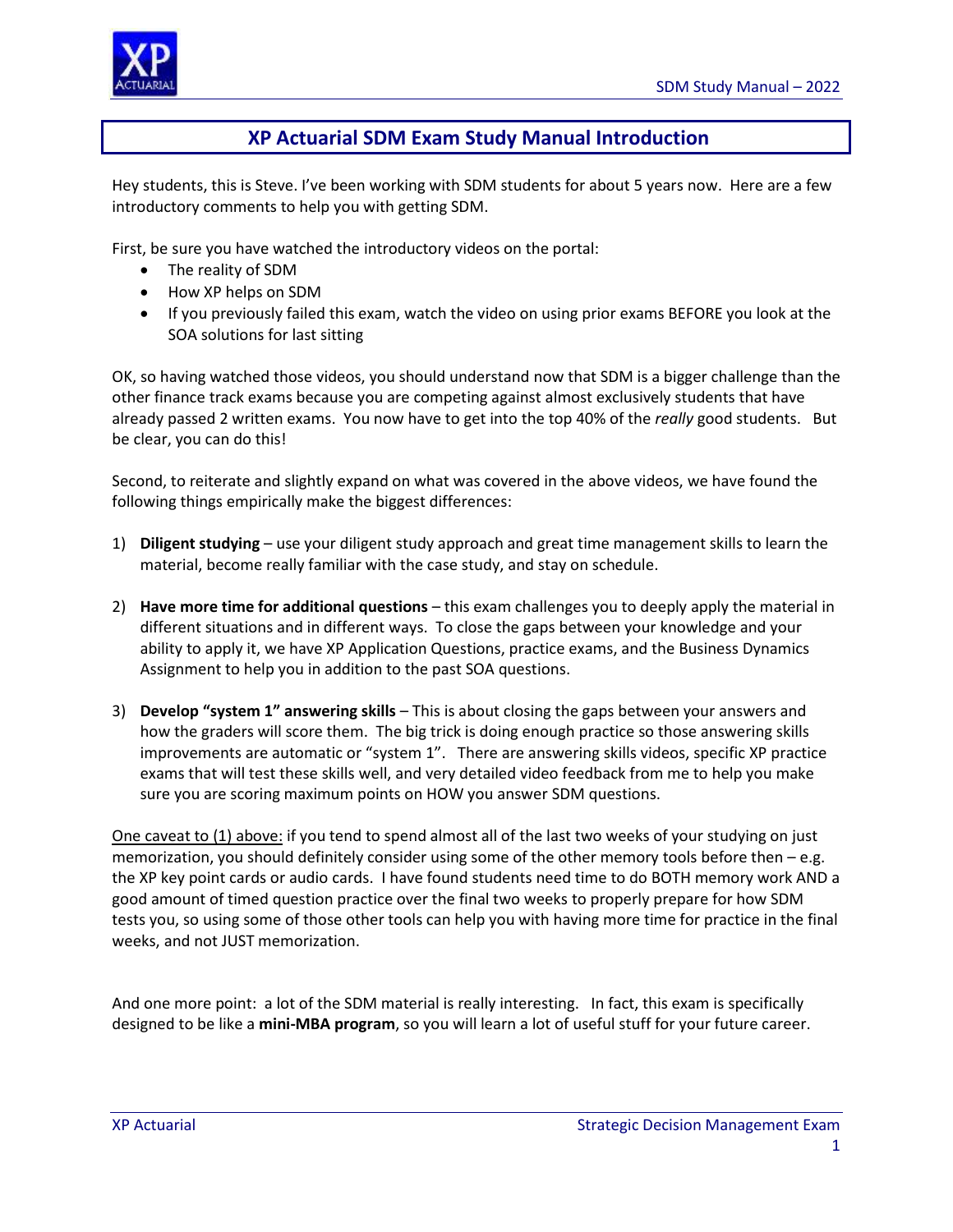

A few important details to note:

- The XP study manual is NOT a replacement for the source material Instead, it is a more condensed summary and it contains a number of intuitive explanations of the material. *You will need the source material.*
- **If you want, I can let you know the most important textbooks to have** (for sure Data, Models, and Decision & the Business Dynamics books are important as I have solutions to selected problems from those books). IMPORTANT NOTE: *All of the SOA study notes are available online (I include a list of links on the portal).*
- About every 2 or 3 weeks I send out a short message to students to help guide them along the way – be sure to watch your email for those (my email is **[steve.scoles@xpactuarial.com](mailto:steve.scoles@xpactuarial.com)**)
- **Most of the important tools** XP Application questions, Business Dynamics assignment, and XP Practice exams **are released in the final 6 to 7 weeks as we have constantly found that students need to do those closer to the exam.**
- The two XP case study tools are released after the case study is updated usually around mid to late February of each year

A few first steps you can do:

- Tell a friend or spouse that this exam will take a full effort for you and have them encourage you and support you along the way to help keep you on track.
- Build some time into your plan for question practice, the Business Dynamics Assignment, case analysis, and answering skills over the last 4 to 6 weeks.
- Plan to attempt 3 or 4 past SDM questions at least 6 weeks out so you see how you are tested on SDM for what you are studying (the XP "Past Relevant Exam Questions" lists a few to try)
- Do a short review of the SDM-version of the case study early on (note: the new version of the case comes out in February of each year)
	- o E.g. compare it to the CFE version to see how the SDM version is different
	- $\circ$  This is an important step before getting into lots of SOA and XP questions for SDM
- **Set a goal** of submitting an exam practice in the last 10 to 6 days before the exam for feedback. (And feel free at any time to send me an example of one of your answers to a past SOA question to give you some quick objective feedback on your answering skills.)

As always, feel free to reach out with questions or any ask advice. Students are always really surprised by how much I am willing to help them directly in getting this exam.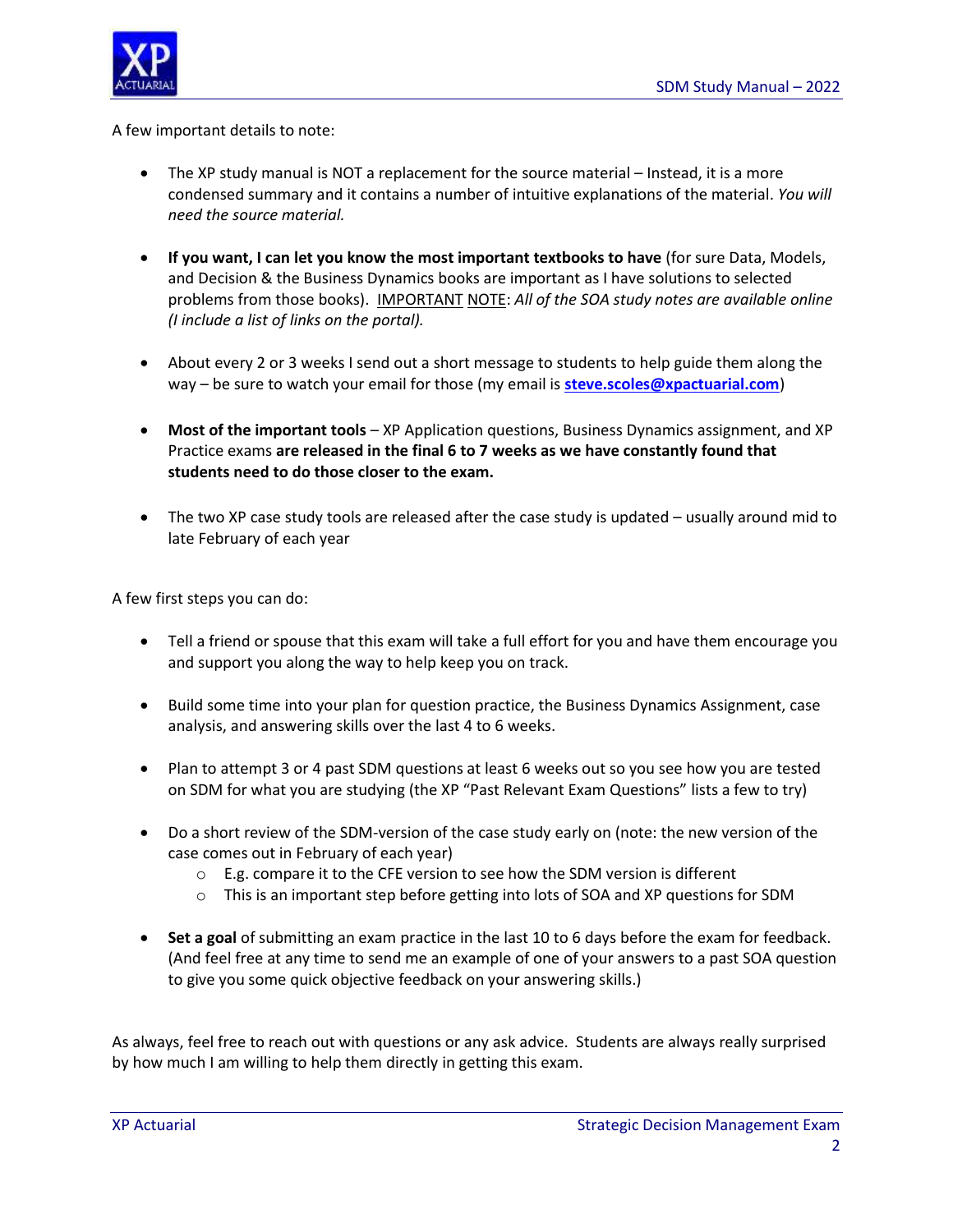

#### **XP tools aside from the study manual that are all available to you on the portal:**

**Key point flash cards** – these are the key points from the study manual – very efficient for doing a 20 to 30 minute weekly review of the material to keep on top of your learning.

**Audio Cards** – flash cards that you can listen too. If these are easy for you to use, you may want to try them as quite a few students find them helpful as a supplement to their regular studying. E.g. listen to them on a walk or while doing chores.

**Flash cards** – cover the entire syllabus – there are both pdf and ANKI flash cards.

**Seminar Videos –** I touch on key points on each topic in the syllabus and relate them to the case study and/or real life situations. I also sometimes solve example questions.

**Practice Recall Questions** – these are memory/recall questions that cover the entire syllabus

**Case Videos** – videos on specific questions on the case study companies

**Case Study Checklist** – about 100 references in the case study that connect with specific syllabus material. This is only intended as an intermediate step before doing SOA and XP questions

**Application Questions** – these are a combination of medium and medium-hard critical-thinking questions – RELEASED about 6 weeks prior to the exam (as we found that students need to do them closer to the exam to properly PEAK for a critical-thinking exam).

**Assignments** – we have a Business Dynamics Assignment as we have found students need a lot of practice on this material. Many students have found this to be super-helpful.

**Practice Exams** – 4 practice exams that simulate the real thing. They have extensive answer commentary that show the typical errors students make with SDM-style questions.

**Answering Skills videos** – After reviewing hundreds of student's practices on SDM specifically, we found a number of areas where students unknowingly and painfully lose marks. The key is not only knowing these mistakes, but **practicing enough so they are system 1** under exam time limits. (You'll learn about system 1 in Objective 5 of the syllabus!)

**Personal Video Feedback from the instructor** – using past SOA exam questions and XP practice exams. I will give you OBJECTIVE & detailed feedback on HOW you are answering. Students are consistently surprised at what I show them in their feedback. You need to get feedback from me on something if you want a free re-use of the study material (but we will work hard to ensure you don't need that re-use!)

The items in **RED** are released over the final 4 to 8 weeks before the exam as we have found that students should be using them closer to the exam to properly PEAK for exam day. **Basically your goal is to learn the material reasonably well** and then you have the tools in RED to really help push you to be able to answer tough critical-thinking SDM questions really well on the exam.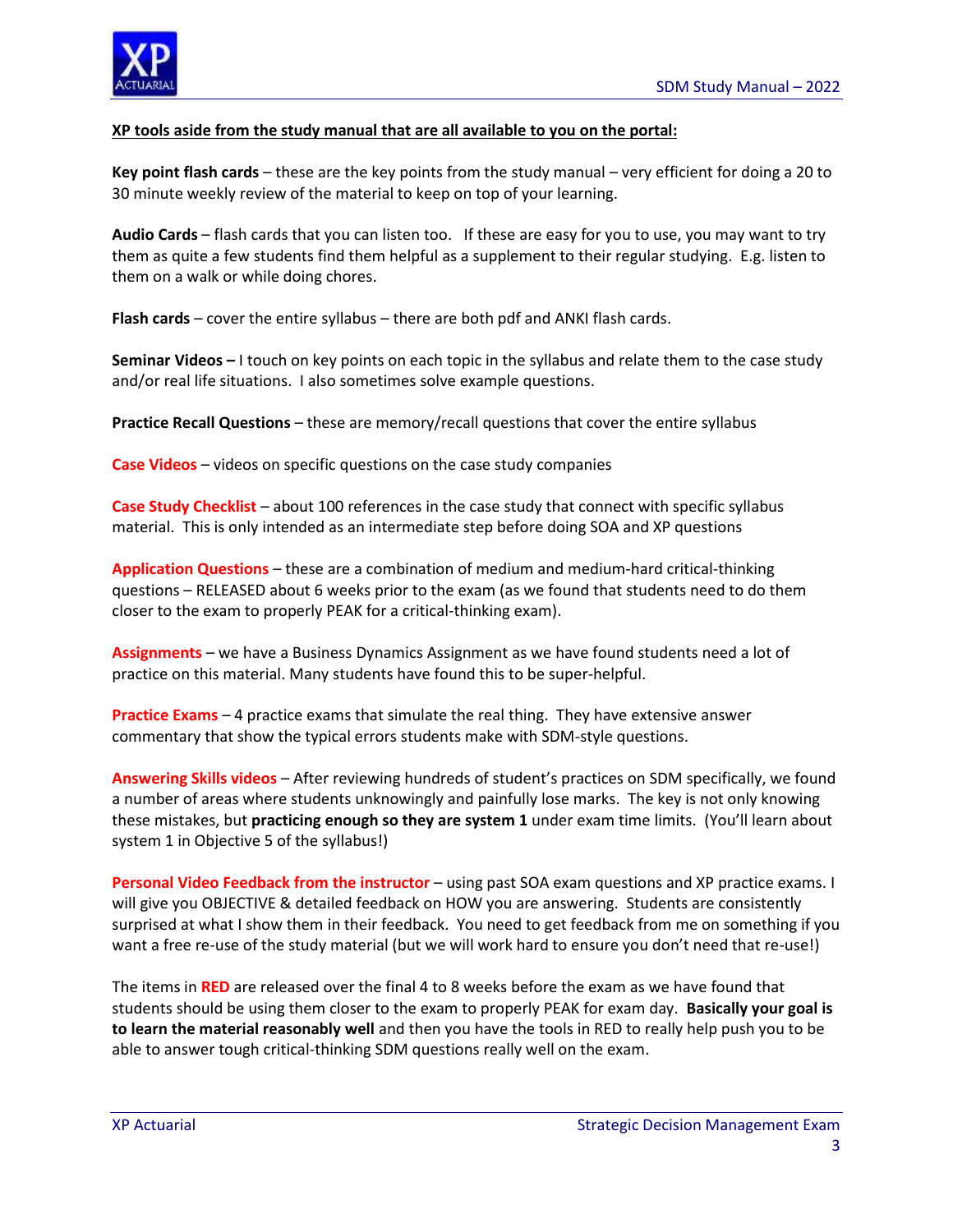

# **Strategic Management: Competitiveness and Globalization Chapter 1**

# **Key Points:**

- **Competitive Advantage** when a firm implements a strategy that creates value for customers (or reduces the firms costs) that other firms can't or find to costly to copy
- **Above average returns** (also called economic profits in other readings) are returns in excess of other investments with similar risk
- **Industrial Organization (I/O) Model:** states that a firm's performance is only attributable to its external market it operates in
- **Resource Based Model:** firm performance depends on its external environment but more so on its resources and capabilities (i.e. internal strengths & weaknesses)
- I/O and Resource**-**based models reflect the potential strategies that could be used given different external environments or strengths of the firm
- Other topics: vision, mission, key firm stakeholders; introduces Five Forces analysis

### **Important Instructor comments about the Strategic Management textbook**

The Strategic Management text chapters covered on the SDM syllabus for Objective 1 are mainly about how a company:

- Analyzes its competitive environment/markets
- Analyzes its own internal strengths and weaknesses
- Given the first two items what strategies make the most sense for the company

Where students often struggle with this book is that they don't apply the concepts to companies they know or don't get into the detail of what is important and what's not in different companies/situations/industries

As a first step, take one or two companies that you know well and try to apply the concepts. For example, take Apple. Apple uses a **differentiation strategy** by having a powerful brand and constantly innovating to bring new features and app capabilities to its products. Because of this strategy, many customers are **willing to pay higher prices** for Apple products, allowing Apple to **earn above average returns** on its investments relative to its competitors.

At the same time, many competitors, such as Samsung, have competed aggressively against Apple and have been able to take market share from Apple. Furthermore Apple needs to be concerned about political actions such as foreign governments placing tariffs on its products. These are examples of Apple needing to understand its **external environment in determining the best strategies**

Continuing this example, Samsung, in its efforts to defeat Apple, sometimes **uses first mover strategies** such as when it was the first to introduce larger screen smartphones. This was risky as it had not been attempted before and thus the results were less predictable. However, once large phones were recognized as a useful feature, Samsung became recognized as an innovative company as well and was able to strengthen its brand and garner many loyal customers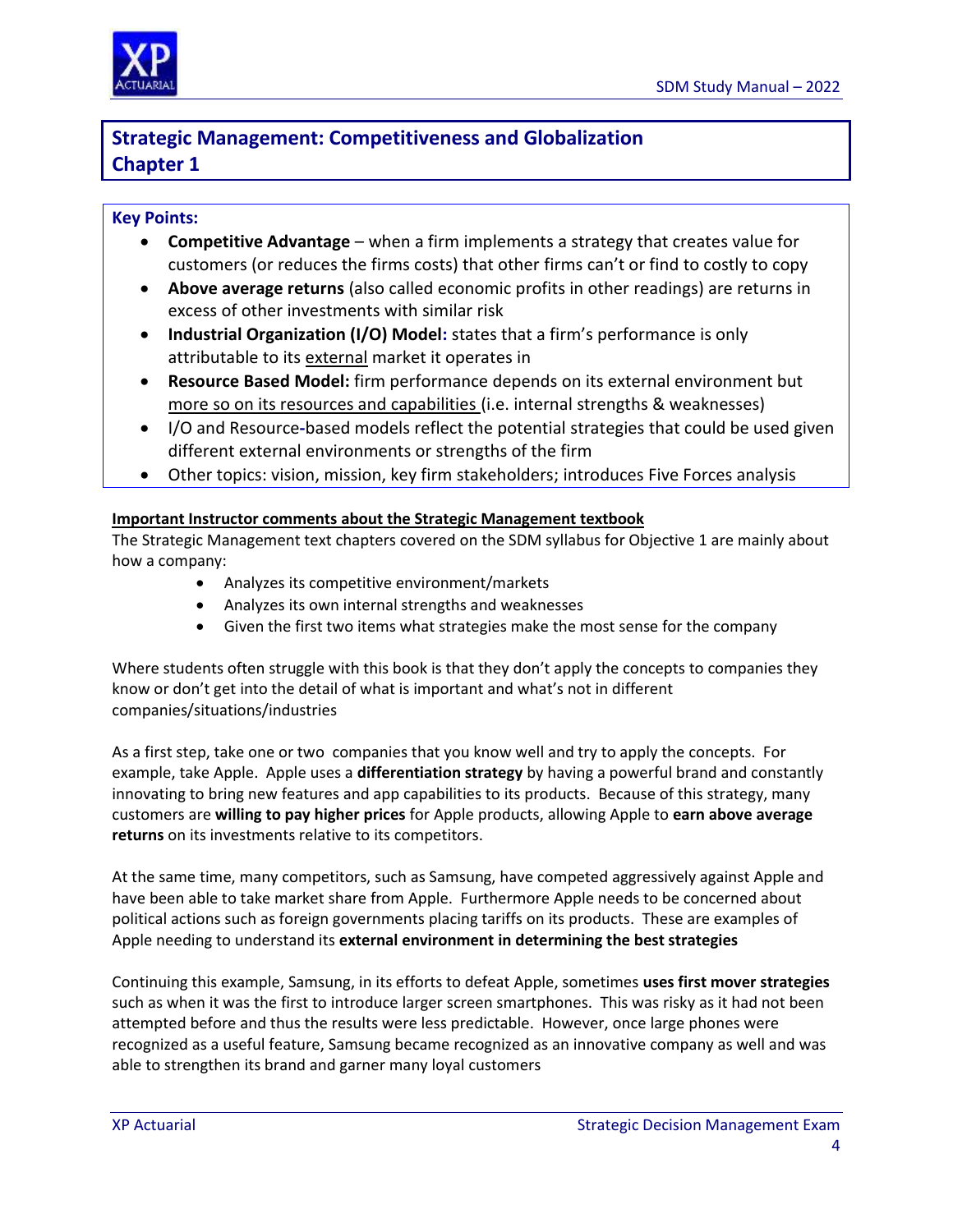

By taking a couple of companies you know, you can start to get a better understanding of how to apply many of these strategy concepts so the concepts become less murky.

Later on, there will be many opportunities to apply these concepts to the case study through the case study assignment and checklist. Also, the XP Application questions have many questions relating the SM concepts to the case study. And finally, the final tough XP practice exams have several tough questions to push your ability to apply these concepts really well to very specific situations.

Why do you need a deep understanding of how to apply these concepts in detailed situations? Because that is specifically how you will be tested on this material. The exam graders are always noting that students **lose a lot of marks** because their answers were **not specific to the situation given**. So if all you have done is memorized the lists, you will not do well on this exam! You also need to be able to apply the information deeply … and accurately.

### Let's take a look at **learning outcomes** for Objective 1 – e.g. **assess growth strategies under different business situations and market opportunities.**

OK, so here is a possible exam question related to the case study: Blue Jay Air has expanded into a new market and is now facing a new aggressive discount airline competitor. Explain how Blue Jay should adjust its strategy to this new market and competitive threat. Justify your answer

So, you need to get to a level where you can make assessments (i.e. draw conclusions) as to what a company should do a specific situation.

**Active Study Tip:** Write down a list of a couple of companies you are familiar with and make notes on those companies as a way to apply the concepts in this whole book!

### **Introduction**

- **Strategic Competitiveness:** achieved when a firm successfully formulates and implements a value-creating strategy
- **Strategy:** integrated and coordinated set of commitments and actions designed to exploit core competencies and gain competitive advantages
- Firms make choices between competing alternatives when setting strategy
- Strategy dictates what a firm will and will not do in the marketplace
- Successful companies clearly understand their market and customers they also innovate
- **Competitive Advantage:** occurs when an implemented strategy creates superior value for customers that its competitors are unable to duplicate/find too costly to imitate
- Risk**:** the investor's uncertainty about the economic gains/losses that will result from an investment
- Managing risk reduces investor uncertainty about performance
- Returns can be measured with accounting ratios (Return on Equity, Return on Assets, etc.) or with Stock Market Returns (percentage return on the firm's stock price over a period)
- Smaller firms use the rate of growth as a measure of return (new ventures may not generate net income as they are aggressively spending on growth)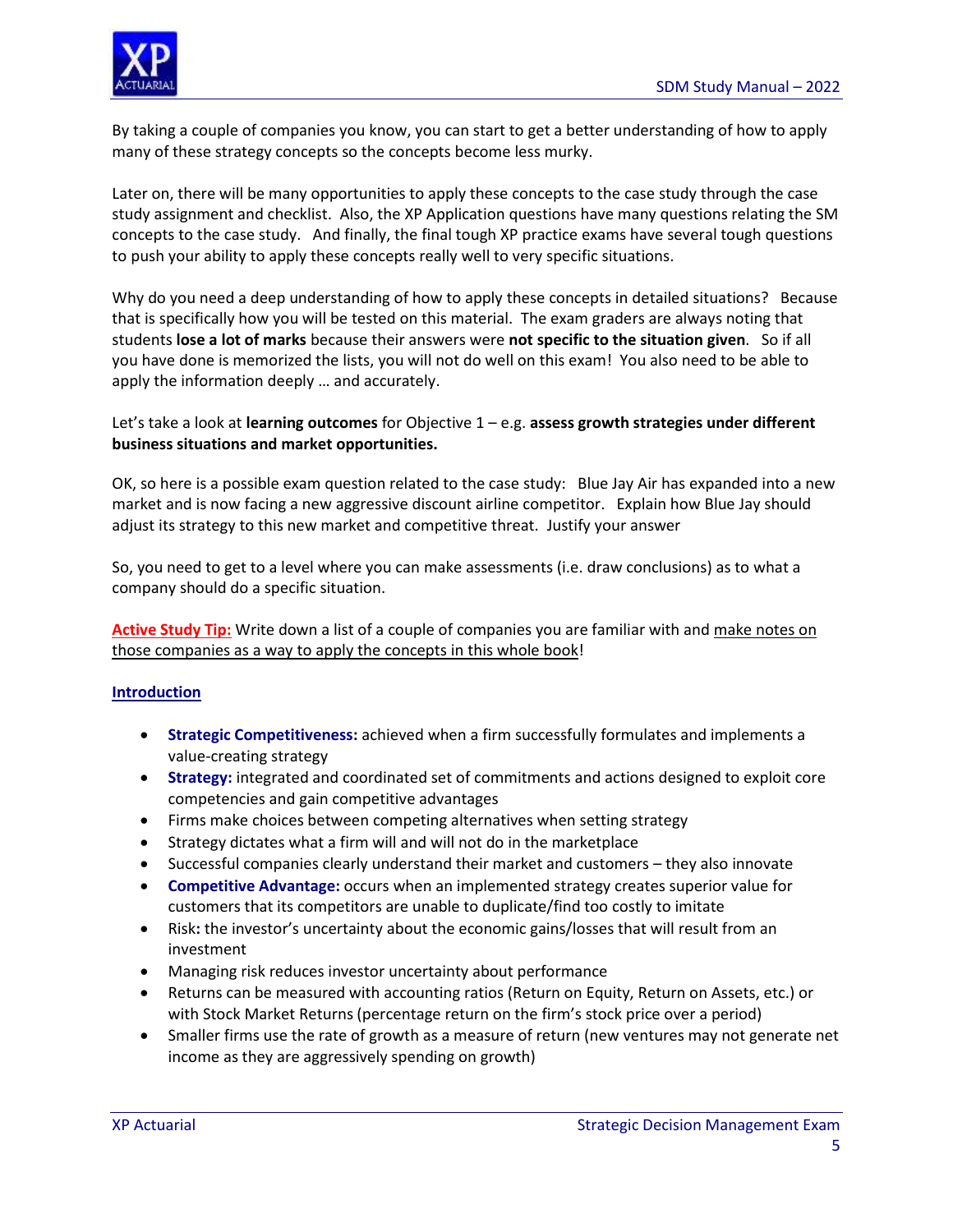

- **Above-Average Returns:** returns in excess of what an investor expects to earn from other investments with a similar amount of risk
- **Average Returns:** returns equal to what an investor expects to earn from other investments with a similar amount of risk

#### **Strategic Management Process:**

- The full set of commitments, decisions, actions required for a firm to achieve strategic competitiveness and earn above-average returns
- Involves:
	- o Analysis: analyze external environment/internal organization, determine resources, capabilities, core competencies
	- o Strategy: includes strategy formulation and implementation
	- o Performance

### **The Competitive Landscape**

- Financial capital is scarce and markets are increasingly volatile pace of change is increasing
- Managers need a mindset that is flexible, quick, innovative, integrative, and adapts to the ever evolving challenges that the company faces
- Effective use of strategic management reduces the likelihood of failure for firms
- Hyper-competition: term that captures the reality of the competitive landscape
- Hyper-competition results in a continuous instability and change
	- o Drivers of Hyper-competition: Global Economy, Technology

### **1.1a The Global Economy**

- **Global Economy:** an economy in which goods, services, people, skills, ideas move freely across geographic borders
- **Globalization:** the increasing economic interdependence among countries and their organizations across borders
- Globalization increases the range of opportunities that a firm has to choose from
- Global firms must take into account different cultures of different markets
- Global firms must also be aware of the complexity of their operations
- BRIC Countries: Brazil, Russia, India, China
- VISTA Countries: Vietnam, Indonesia, South Africa, Turkey, Argentina

#### **Risks of Globalization:**

- Firm may not know how to compete in new markets
- Firms may over diversify and their performance may suffer as a result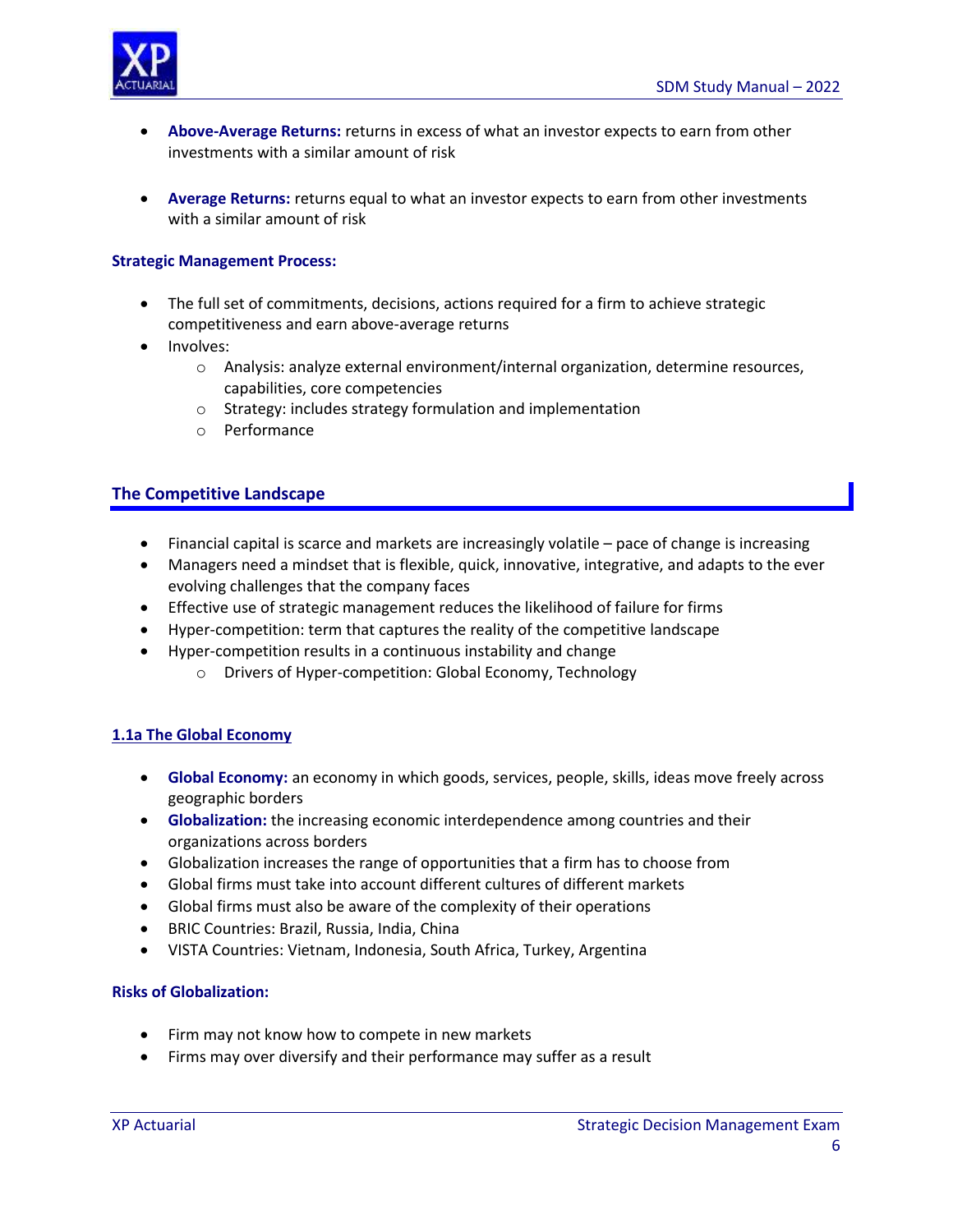

#### **1.1b Technology and Technological Changes**

- 3 Categories of Technology Related Trends/Conditions:
	- o Technology Diffusion and Disruptive Technologies
	- o Information Age
	- o Increasing Knowledge Intensity

#### **Technology Diffusion and Disruptive Technologies**

- **Rate of Technology Diffusion:** the speed at which new technologies become available/used
- Perpetual Innovation: the rapid process by which new information-intensive technologies replace older technology
- There is a competitive premium on being able to keep up with innovation speed to market with innovative products can be the primary source of competitive advantage
- Many firms do not apply for patents any more (electronics industry) stops competitors from gaining information that is contained in the patent
- Patents still useful for Pharmaceutical industry
- **Disruptive Technology:** technology that destroys the value of an existing technology and creates new markets

#### **The Information Age**

- There has been large changes in information technology in recent years
- Ability to effectively/efficiently access information is an important competitive advantage
- Information technology costs are now inexpensive
- The internet contributes to Hyper-competition allows access to information globally

#### **Increasing Knowledge Intensity**

- Knowledge is one of the most important resources (intangible resources) for any firm
- Important for firms to invest in knowledge training/acquiring knowledge
- Need to integrate the firms knowledge into the entire organization
- **Strategic Flexibility:** the set of capabilities used to respond to various demands/opportunities that exist in an uncertain/dynamic competitive environment
- Firms need to develop their ability to learn continuous learning is essential to develop

### **1-2 The I/O Model of Above-Average Returns**

- **I/O:** Industrial Organization
- Focuses on the effect the external environment has on the firms strategic actions
- Model states that the external industry/segment that the firm operates in has a stronger influence on performance than manager internal choices
- Firm performance depends on:
	- o Economies of scale, barriers to market entry, diversification, product differentiation, degree of concentration of firms in industry, market frictions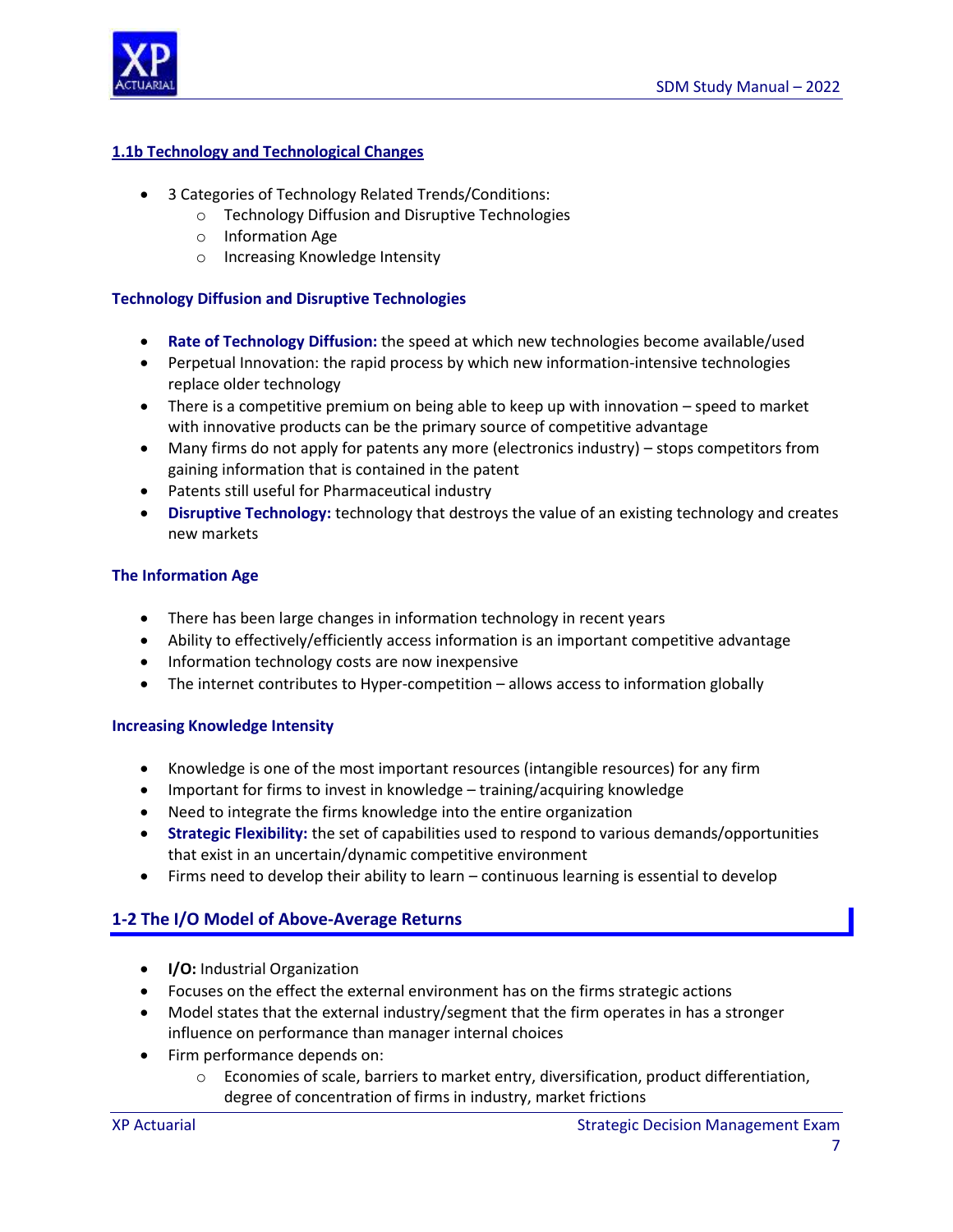

- Model has 4 underlying assumptions:
	- $\circ$  External environment imposes pressures/constraints that determine the strategies that produce above-average returns
	- $\circ$  Firms competing in the same industry have similar strategies/resources available
	- $\circ$  Resources are highly mobile across firms (people can move firms, etc.), resource differences between firms are short-lived
	- o Decision makers are rational/act in the firm's best interest, maximize profit
- I/O model forces firms to find the best industry for it to compete in
- Firm performance can increase if they operate in the industry with the highest profit potential
- **Five Forces Model:** bargaining power of suppliers, power of buyers, competitive rivalry among firms, product substitutes, potential entrant of new players
	- o Use the five forces model to identify the attractiveness of an industry, best position to take given industry characteristics
	- o Firms can succeed by:
		- Producing standardized goods/services at lower costs
		- Producing differentiated goods/services that customers are willing to pay a premium for

**Instructor comment**: Five forces analysis can be done for an overall industry OR from the perspective of a single company … or a single business within a company

- For example, you could do a five forces analysis on the Online Search industry; or you could do it on Google's online search capabilities versus the rest of the industry
- Or you could even look at You-tube (a subsidiary of Google) versus the rest of the entertainment industry – i.e. You-tube is competing against things like Netflix, regular TV, and video games for your entertainment time
- Five forces analysis is covered in more depth in Chapters 2 & 4

#### **The I/O Model of Above-Average Returns**

| Study the external environment (industry          | <b>External Environment:</b>                        |  |
|---------------------------------------------------|-----------------------------------------------------|--|
| environment)                                      | General environment                                 |  |
|                                                   | Industry environment<br>٠                           |  |
|                                                   | Competitor environment                              |  |
| Locate an industry with high potential for above- | <b>Attractive Industry:</b>                         |  |
| average returns                                   | Industry with above-average returns                 |  |
| Identify the strategy needed for above-average    | <b>Strategy Formulation:</b>                        |  |
| returns                                           | Select a strategy that produces above-<br>$\bullet$ |  |
|                                                   | average returns                                     |  |
| Develop/acquire assets/skills needed to           | <b>Assets/Skills:</b>                               |  |
| implement strategy                                | Need the assets/skills required to implement<br>٠   |  |
|                                                   | the strategy                                        |  |
| Use the firm's strengths to implement strategy    | <b>Strategy Implementation:</b>                     |  |
|                                                   | Implement the strategy effectively                  |  |
| Superior Returns: earn above-average returns      |                                                     |  |

#### Research shows that external factors are not the only contributors to above-average returns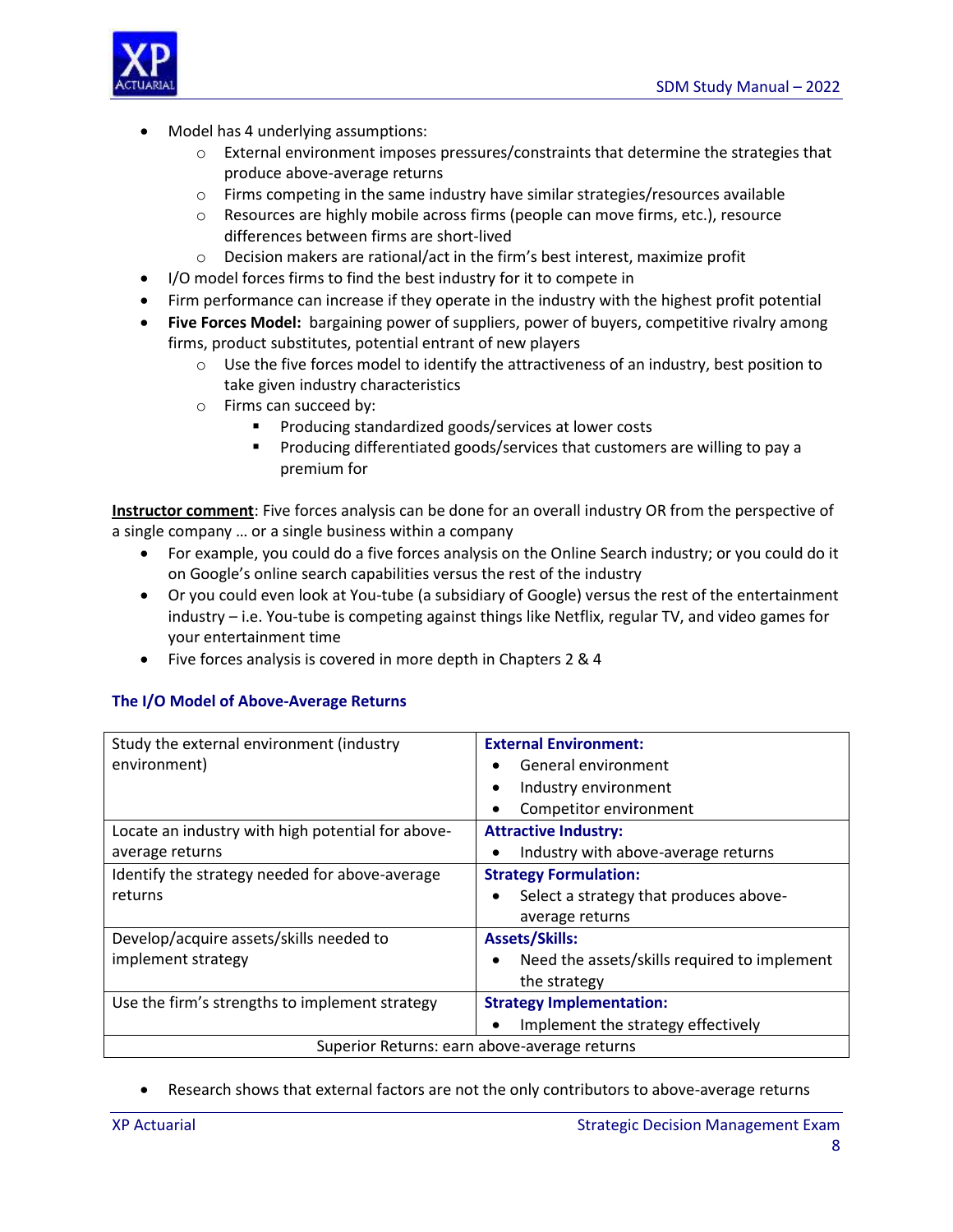

# **1-3 The Resource-Based Model of Above-Average Returns**

- Assumes each organization is a collection of unique resources/capabilities
- The uniqueness of the firm's resources/capabilities is the basis of the firm's strategy and ability to earn above-average returns
- **Resources:** inputs into the firm's production process (Ex: capital equipment, skills of employees, patents, etc.)
	- o Classified into 3 categories:
		- **Physical, human, organizational capital**
	- o Can be either tangible or intangible
- **Capability:** the capacity for a set of resources to perform a task/activity in an integrative manner
- **Core Competencies:** resources/capabilities that are the competitive advantage for a firm
- Differences between firms are due to different resources/capabilities not the industry characteristics
- **Resource/capabilities generate a competitive advantage if they are:** o **Valuable, rare, costly to imitate, non-substitutable**
- Difficult to achieve a competitive advantage on resources alone

| 1. Identify the firm's resources, study strengths  | <b>Resources</b>             |
|----------------------------------------------------|------------------------------|
| and weaknesses of firm                             |                              |
| 2. Determine firm's capabilities                   | Capability                   |
| 3. Determine how the firm's resources/capabilities | <b>Competitive Advantage</b> |
| can generate a competitive advantage               |                              |
| 4. Choose an attractive industry                   | <b>Attractive Industry</b>   |
| 5. Select a strategy that best suits the firm's    | Strategy/Implementation      |
| resources/capabilities                             |                              |

#### **1-4 Vision and Mission**

- **Vision:** picture of what the firms wants to be, what it wants to achieve, states the firms direction and where it wants to be in the years to come
- **Mission:** specifies the business or businesses in which the firm will compete in, the customers it will serve
- Strong tie in from multiple stakeholders creates a more powerful Vision/Mission for the firm

### **1-5 Stakeholders**

- **Stakeholders:** the individuals, groups, organizations who affect the firm's vision/mission, are affected by the firm's strategy, have enforceable claims on the firm's performance
- **Stakeholders:** people who are affected by a firm's performance and who have a claim on its performance
- Stakeholder strategy **–** e.g. Apple built an app ecosystem with its app supplier stakeholders allowing it to overcome the previous dominant smartphone – which was BlackBerry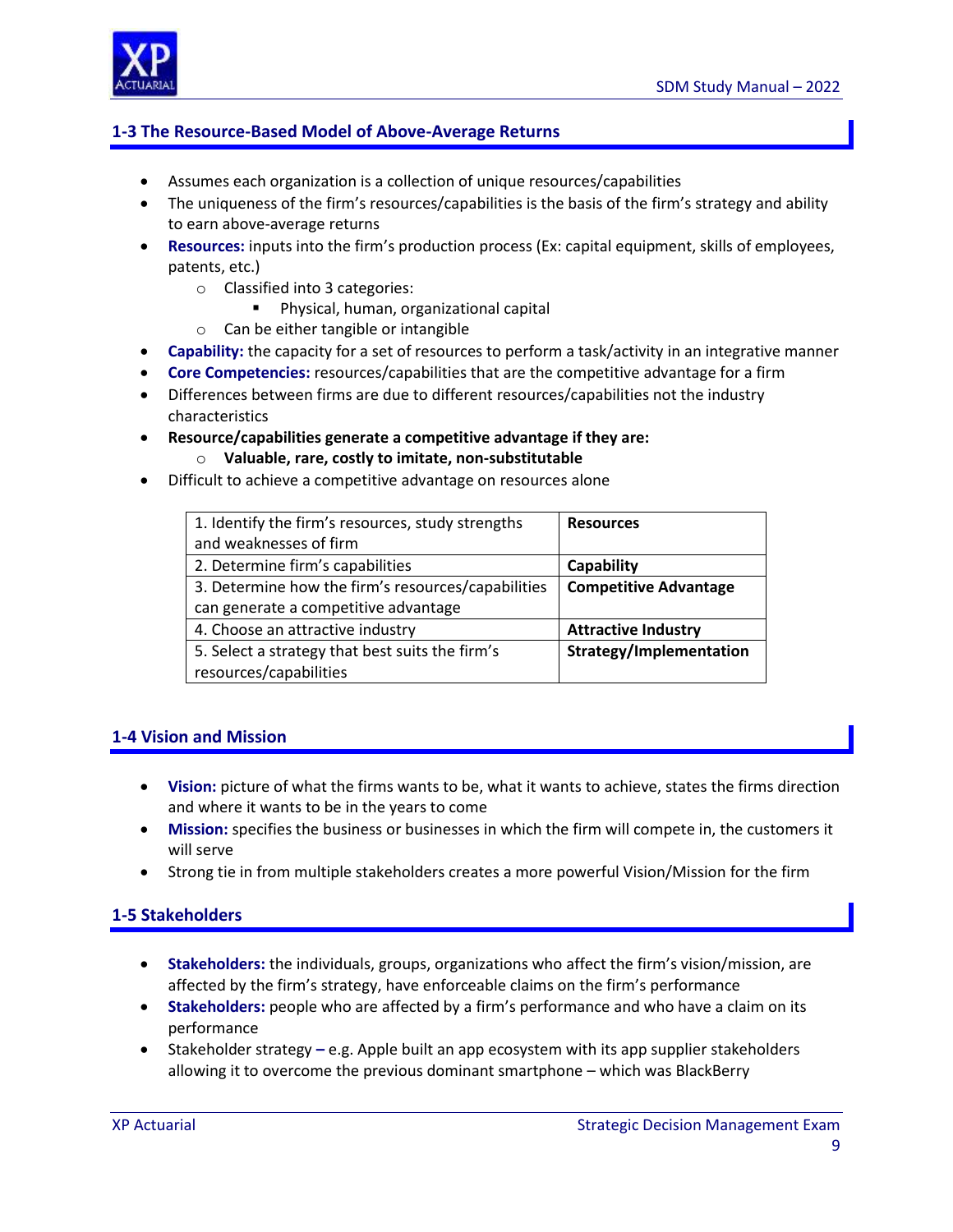

#### **1.5a Classification of Stakeholders**

Firm must identify all stakeholders, prioritize the stakeholders in case all cannot be satisfied

#### **Capital Market Stakeholders**

- Shareholders, major suppliers of capital (e.g. banks)
- Expect the firm to preserve/enhance the capital that was provided to the firm
- Return expected is tied to the expected amount of risk (higher risk = higher return)
- Large shareholders put a large influence on management
- The response to capital market stakeholders demands depends on the power that they influence on the firm

#### **Product Market Stakeholders**

- Customers, suppliers, host communities, unions
- Customers want reliable products at the lowest cost possible, suppliers want loyal customers will to pay the highest prices possible for products
- Customers more important than suppliers as without customers there is no need for suppliers
- Host Communities: national/state/province/local government entities

#### **Organizational Stakeholders**

- Employees, managers, non-managers
- Employees want dynamic, stimulating, rewarding work, with opportunities to learn/grow

**Instructor comment**: A basic takeaway here is know the stakeholders and what matters to them. You could get an exam question that asks you to identify concerns of stakeholders in a specific situation, so you should have a quick & basic understanding of what they are and what they care about

### **1-6 Strategic Leaders**

- **Strategic Leader:** people located in different areas/levels of the firm using the strategic management process to select strategic actions that help the firm achieve its vision/mission
- Strategic leaders are not just the CEOs, good CEOs delegate strategic decisions throughout the firm
- **Organizational Culture:** the complex set of ideologies, symbols, core values that are shared throughout the firm, that influence how the firm conducts business

### **1.6a The Work of Effective Strategic Leaders**

- Top leaders are chosen based on the following:
	- $\circ$  Capabilities, knowledge gained over time, hard work, wanting the firm to succeed
- Management teams with high levels of human capital/management skills/cognitive abilities make better strategic decisions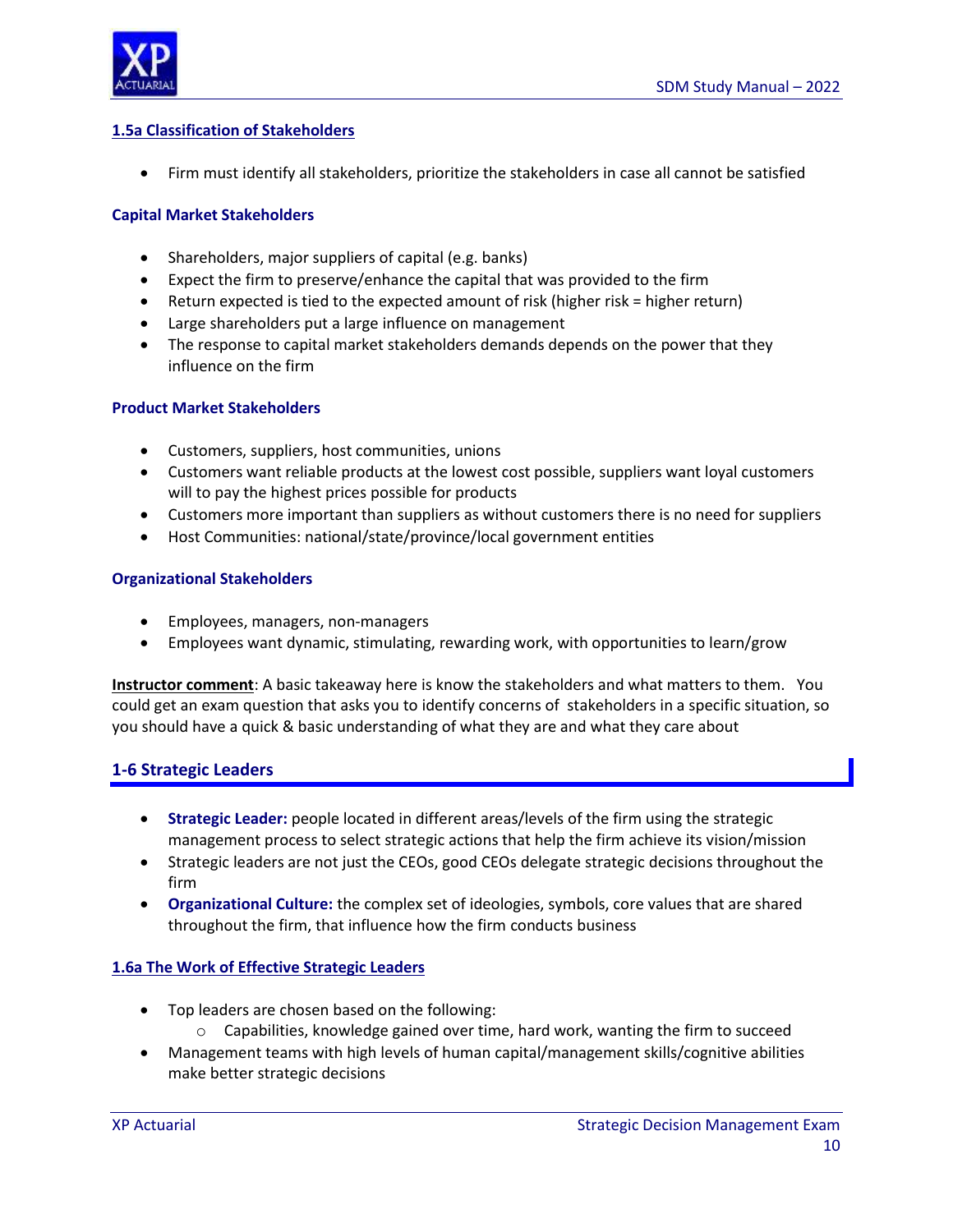

 Strategic leaders need to be innovative thinkers, promote innovation, seek both new knowledge and incremental improvement of current knowledge, have a global mindset

# **1-7 Strategic Management Process**

- Rational approach firms use to achieve above-average returns/strategic competitiveness
- A firm's performance is directly related to how well it can achieve strategic competitiveness and earn above-average returns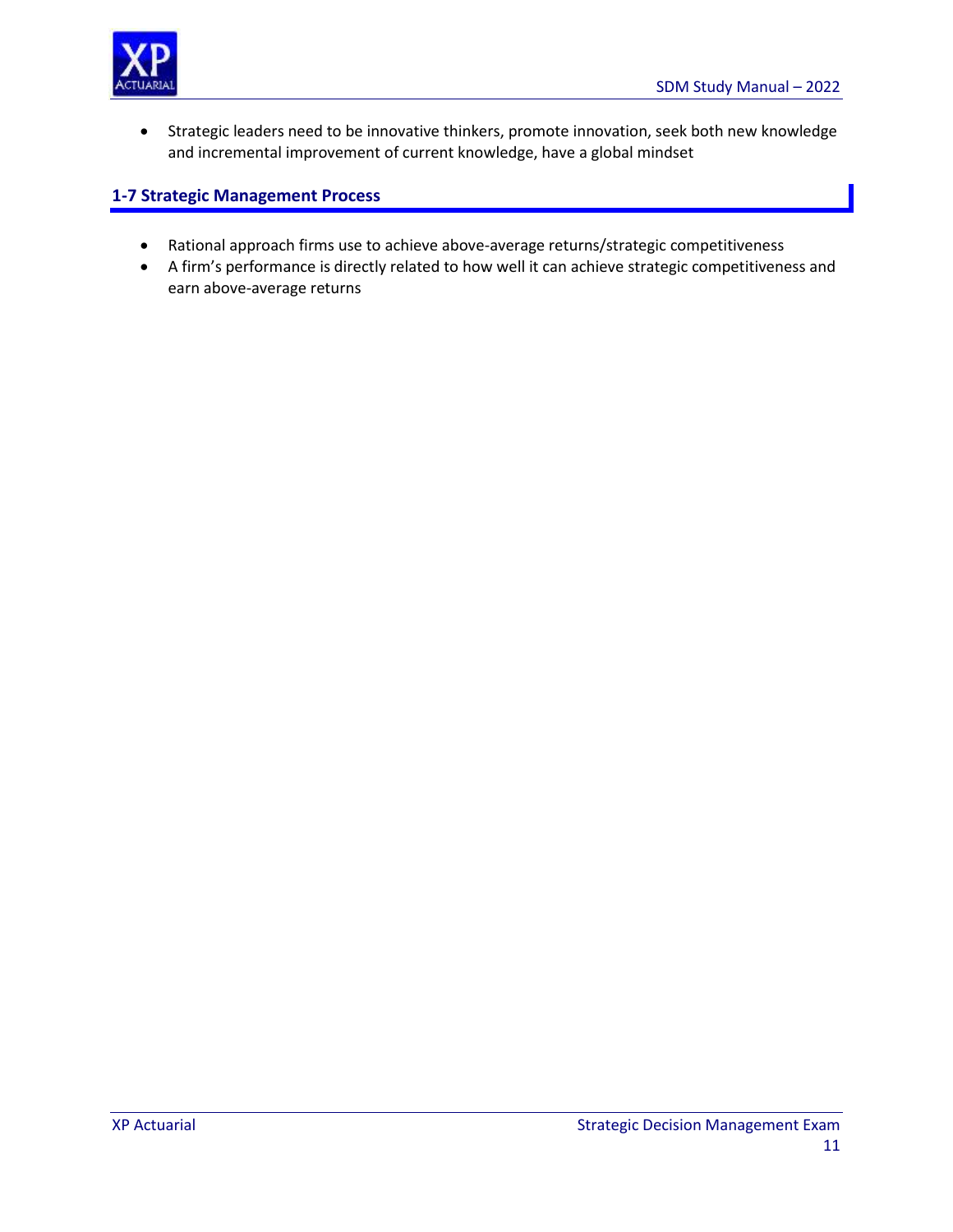

# **Strategic Management: Competitiveness and Globalization Chapter 2: The External Environment**

#### **Key Points:**

- **Five Forces:-**threat of new entrants, power of suppliers, power of buyers, threat of substitute products, intensity of rivalry
- **Barriers to Entry:** Economies of scale, product differentiation, capital requirements, switching costs, access to distribution channels, proprietary technology, and government policies
- **Switching Costs:** one-time costs customers incur when they buy from a different supplier for example the time required to switch your spreadsheet files from Excel to a different product
- **Environment Segments:** demographic, economic, political/legal, sociocultural, technological, global, physical environment
- **Power of buyers** Customers are powerful when: Can purchase a large portion of an industry's total output, Sales of the product account for a significant portion of the sellers revenues, Low switching costs, Industry products are standardized, or Buyers could integrate backward – become a competitor to the firm

#### **Instructor Comments:**

This chapter has a lot of general concepts (e.g. general ideas around "scanning" the environment). But there are some important concepts that you should focus on to really dig in to and apply.

- **Five forces analysis:** Can you do that for an individual company or industry?
- Each of the five forces is important unto itself it's common for students to think of "doing a five forces analysis", **but could you do a very deep analysis just on "barriers of entry" or "power of suppliers"?**
- For opportunities & threats in section 2.2, think about what those are for the company you work for
- There are XP Application Questions that will help you develop your ability to do five forces analysis

**Active Study Tip:** Take one company you know and focus on each of the five forces – this is a good thing to do with a study friend if possible. This tends to be a bit hard when you first do it, but it will come easier with practice

- For example, look at Apple do a five forces analysis of it and its industry
- One thing that will quickly jump out at you is exactly what is Apple's industry? Smart phones, entertainment, computers ... -> you need to think about what industry you need to analyze!
	- $\circ$  From the textbook, an industry is a group of firms producing products that are close substitutes
	- $\circ$  BUT you need to think more broadly about current and potential competitors
- As a side note, Warren Buffett purchased a large amount of stock in Apple he said he did it because Apple users had "**high switching costs**"

**Active Study Tip**: in addition to personal examples, find one or two examples in the source reading that resonate with you to understand a concept – this can be done throughout the Strategic Management textbook.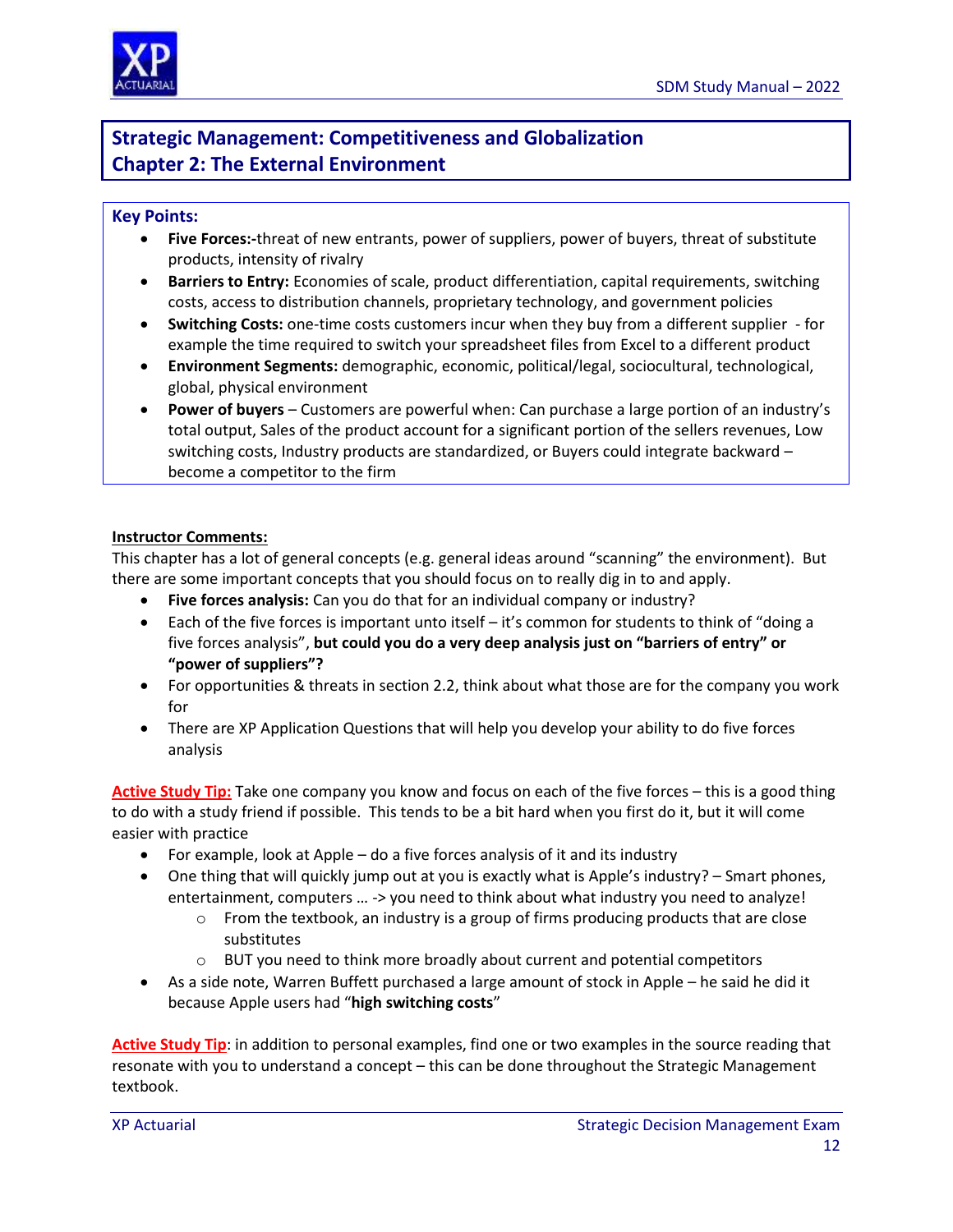

# **2-1 The General, Industry and Competitor Environments**

- **General Environment**: the broader society which influences the firm
- Grouped into 7 segments:
	- $\circ$  Demographic, economic, political/legal, sociocultural, technological, global, physical
- **Industry Environment**: set of factors that directly influences a firm
- Includes (Porter's 5 Forces):
	- o Threat of new entrants
	- o Power of Suppliers
	- o Power of Buyers
	- o Threat of Substitute Products
	- o Intensity of rivalry (competition) among firms
- **Competitor Analysis:** how a firm gathers/interprets information about its competitors
- **Competitor Environment:** understanding the main competitors in the market

### **2-2 External Environmental Analysis**

- External Environmental Analysis:
	- o Scanning, monitoring, forecasting, assessing
- **Opportunity**: a condition that if exploited helps the company reach a strategic competitiveness
- **Threat:** a condition that hinders the company's efforts towards achieving a strategic competitiveness
- Sources used to conduct External Environmental Analysis:
	- $\circ$  Trade publications, newspapers, business publications, academic research, trade shows, suppliers, customers, public sector employees, internet

#### **2-2a Scanning**

- The study of all segments of the general environment
- Helps to understand trends in the general environment help predict implications
- Firms identify early warning signals of potential changes in the environment
- Internet provides many resources that can be used for scanning

#### **2-2b Monitoring**

- Observing the external environment to detect if trends that were spotted in scanning have started to unfold
- Need to identify important stakeholders and understand the firm's reputation among those stakeholders

### **2-2c Forecasting**

Developing projections of what may occur in the future – very challenging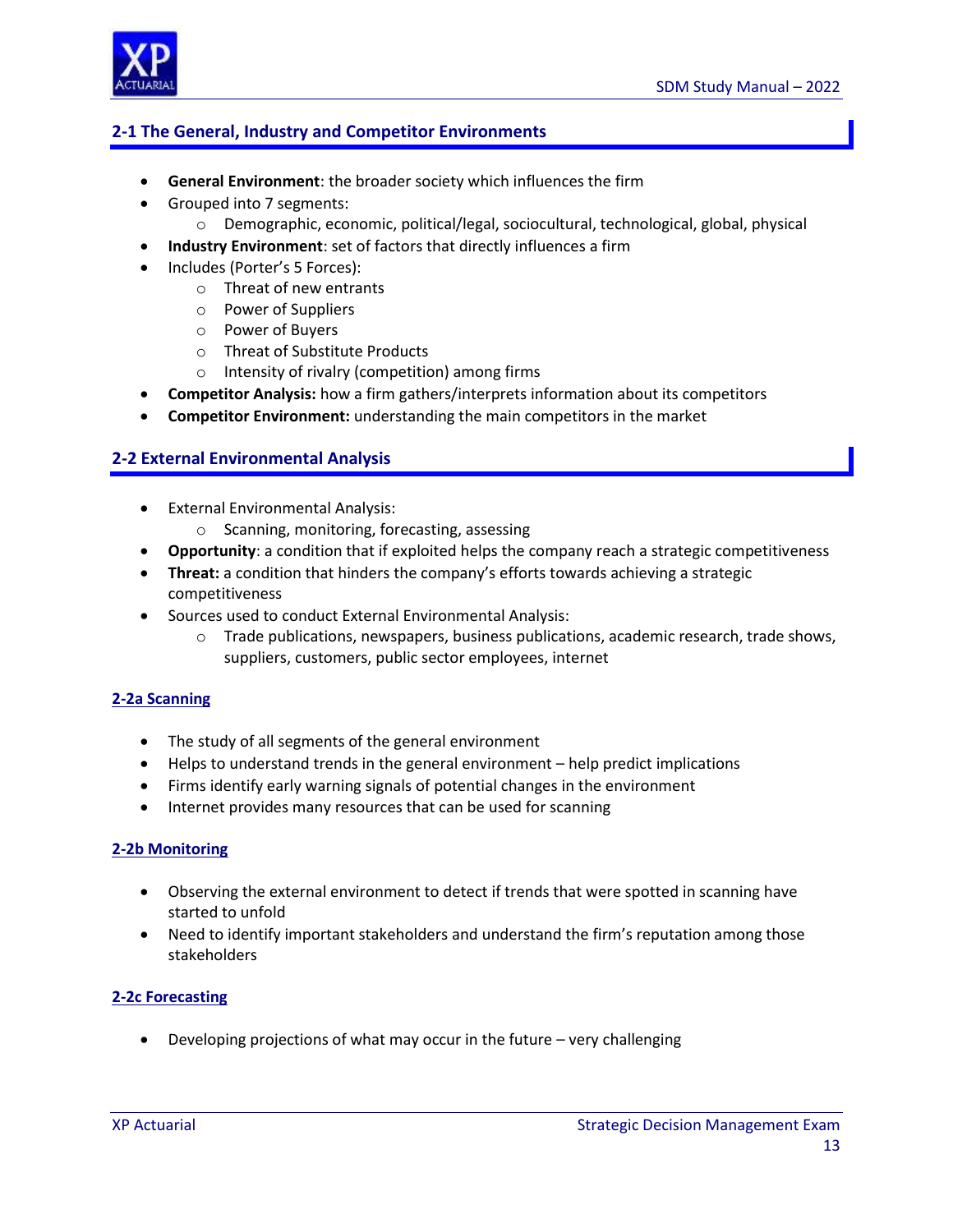



# **2-2d Assessing**

- Determine the timing/significance of the effects of environmental changes/trends
- Specify the implications of the results of scanning/monitoring/forecasting

# **2-3 Segments of the General Environment**

### **2-3a The Demographic Segment**

 Demographic Segment: includes population size, age structure, geographic distribution, ethnic mix, income distribution

### **2-3b The Economic Segment**

- **Economic Environment**: the nature/direction of the economy in which a firm competes/may compete
- Firms seek to compete in relatively stable economies with strong growth potential

### **2-3c The Political/Legal Segment**

- **Political/Legal Segment:** the area that includes law/regulation setting bodies, local governments, government agencies – between nations and between firms
- Concerned with how organizations attempt to influence governments
- Firms will develop a political strategy
- New regulations can have an effect on the firm firms need to monitor these developments and take preventative action if needed

### **2-3d The Sociocultural Segment**

- Concerned with society's attitudes/cultural values these often drive demographic, economic, political/legal, and technological changes
- Firms need to scan/monitor/forecast/assess attitudes/cultural orientations
- Workforce in the US has shrunk, however, the percentage of female/minorities has increased creates greater diversity and challenges – Different leadership styles

### **2-3e The Technological Segment**

- Includes the institutions/activities involved in creating new knowledge and translating that knowledge into new outputs/products/processes/materials
- Vital for firms to study the technological segment
- Firms need to scan the environment to identify potential substitutes for technology currently in use – identify new emerging trends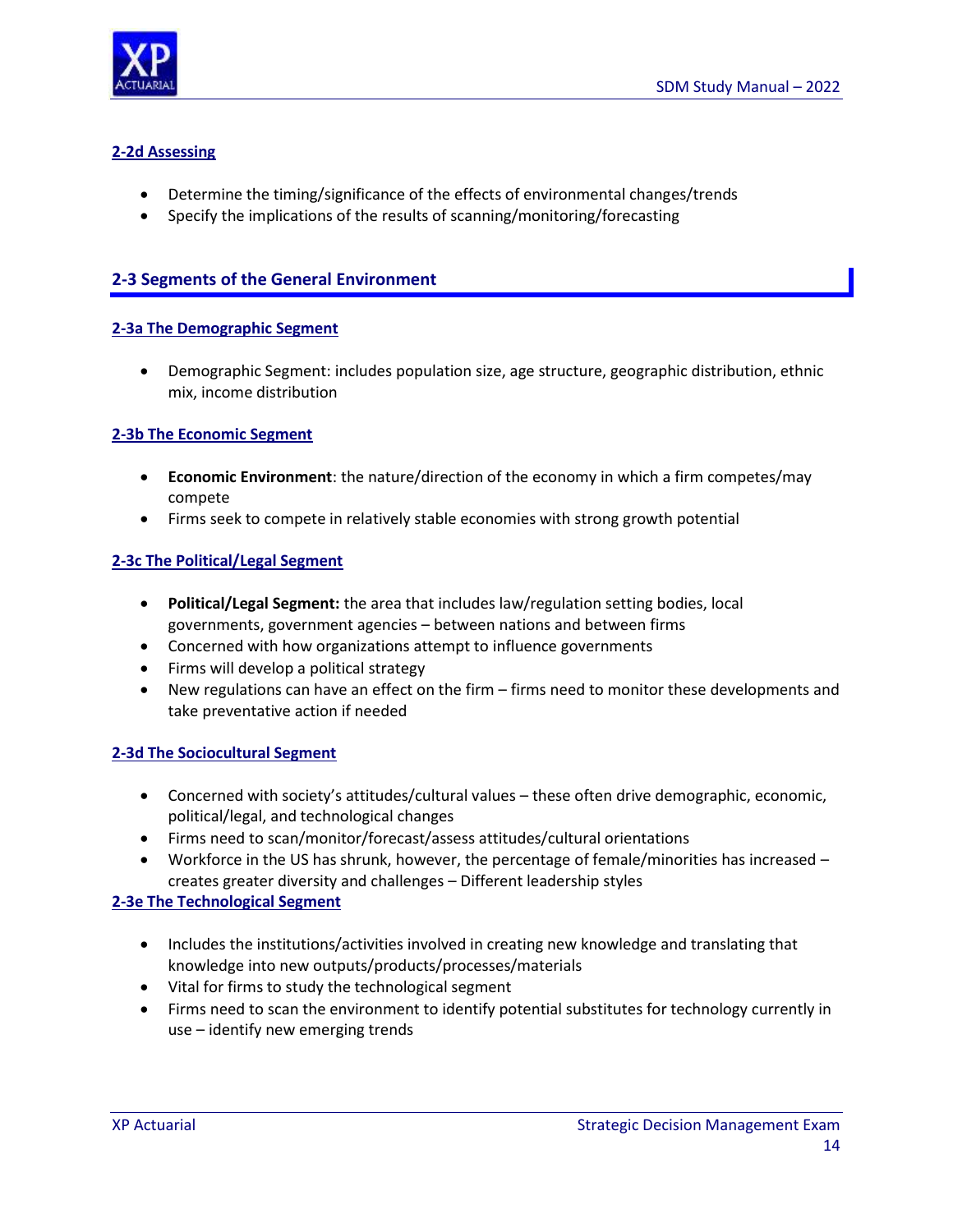



### **2-3f The Global Segment**

- Includes relevant new global markets, existing markets that are changing, important international political events, critical cultural/institutional characteristics
- Globalization creates opportunities to enter new markets and threats that new competitors from other economies may also enter their market
- Global-focusing: used by firms with moderate international exposure, increase international presence by focusing on global niche markets

### **2-3g The Physical Environment Segment**

- Potential/actual changes in the physical environment/business practices that are intended to positively respond to/deal with changes
- Includes actions such as "sustainability" and "corporate social responsibility"
- **Sustainable Development:** the development that meets the needs of the present without compromising the ability of future generations to meet their own needs

### **2-4 Industry Environment Analysis**

- Industry: a group of firms producing products that are close substitutes
- The industry's characteristics influence a firm's chosen strategies
- Importantly, firms must search more broadly to recognize current and potential competitors

**Instructor comment**: for example Netflix in North America views itself as competing against all forms of entertainment: movies, TV shows, AND video games

#### **2-4a Threat of New Entrants**

- New entrants can threaten the existing market share of firms
- More competitors in a market without new demand, lowers the returns in the segment
- New entrants want to gain a large market share so they force current providers to become more efficient/compete in new dimensions
- Threat of new entrants depends on two factors:
	- o Barriers to entry
	- o Retaliation expected from current industry participants

#### **Barriers to Entry:**

- **Economies of Scale:** derived from incremental efficiency improvements through experience, the cost of producing each unit declines as the quantity produced increases
- Firms may also gain competitive advantages with strategic alliances/joint ventures
- Product Differentiation: creating a product that is unique and which the customer views as unique, leads to customers that consistently purchase the firm's products
- Capital Requirements: firms need resources to invest, capital needed for things like inventory, marketing, etc.
- **Switching Costs:** one-time costs customers incur when they buy from a different supplier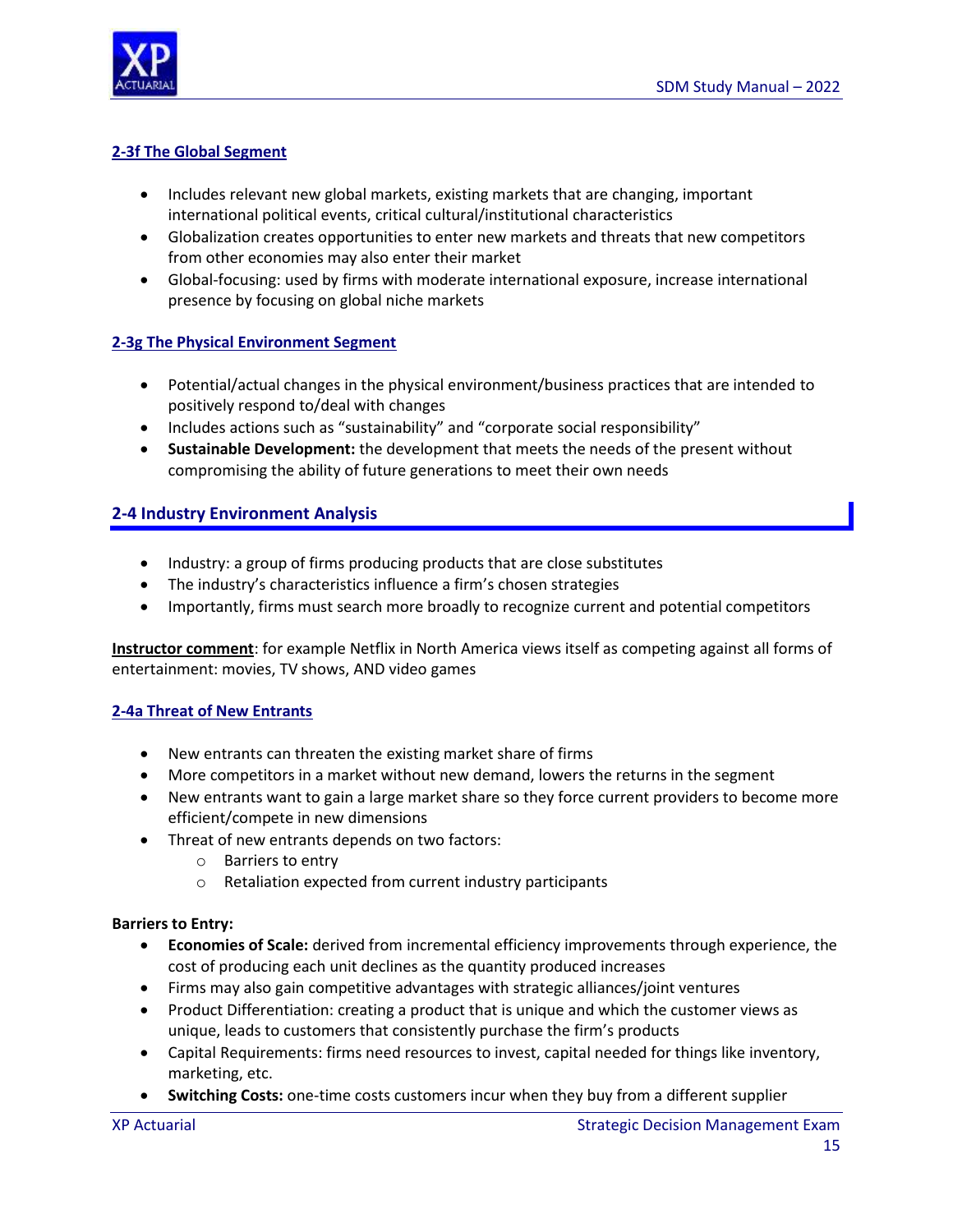

- Access to Distribution Channels
- Cost Disadvantages Independent of Scale: in some cases, established players have cost advantages that new entrants cannot duplicate (proprietary technology, favorable access to raw materials, etc.)
- Government Policy: governments can control the entry of new competitors into an existing market

#### **Instructor comment**: two examples of *switching costs*

- High switching costs a long-time user with many critical files switching from using Microsoft Excel to a completely new spreadsheet software program – it would be very time-consuming to switch all of those files, therefore, they keep using Microsoft Excel
- Low switching costs switching brands of plastic garbage bags I have to buy new garbage bags and I just buy the ones that have the lowest price
- Switching costs is a good concept to have in your back pocket for and competitive analysis for the exam!

#### **Expected Retaliation:**

- $\bullet$  If current established firms are swift/vigorous with a response to a new entrant it makes new entry more difficult
- Finding niche markets not currently served/well served by established firms is one way to overcome this

#### **2-4b Bargaining Power of Suppliers**

- Suppliers can increase prices/reduce quality of products offered
- If a firm cannot recover the increase in supply cost from customers it reduces firm profitability
- Powerful supplier groups are:
	- $\circ$  Dominated by a few large suppliers, more concentrated than the market it sells to
	- o Substitute products not available
	- o Industry firms do not make up significant customers for suppliers
	- o High switching costs for buyers
	- o Threat that suppliers can "integrate forward" become a competitor

#### **2-4c Bargaining Power of Buyers**

- Buyers want to purchase products at the lowest price possible buyers want higher quality products, greater levels of service, lower prices
- Customers (buyers) are powerful when:
	- o Can purchase a large portion of an industry's total output
	- o Sales of the product account for a significant portion of the sellers revenues
	- o Low switching costs
	- o Industry products are undifferentiated/standardized
	- o Buyers could integrate backward become a competitor to the firm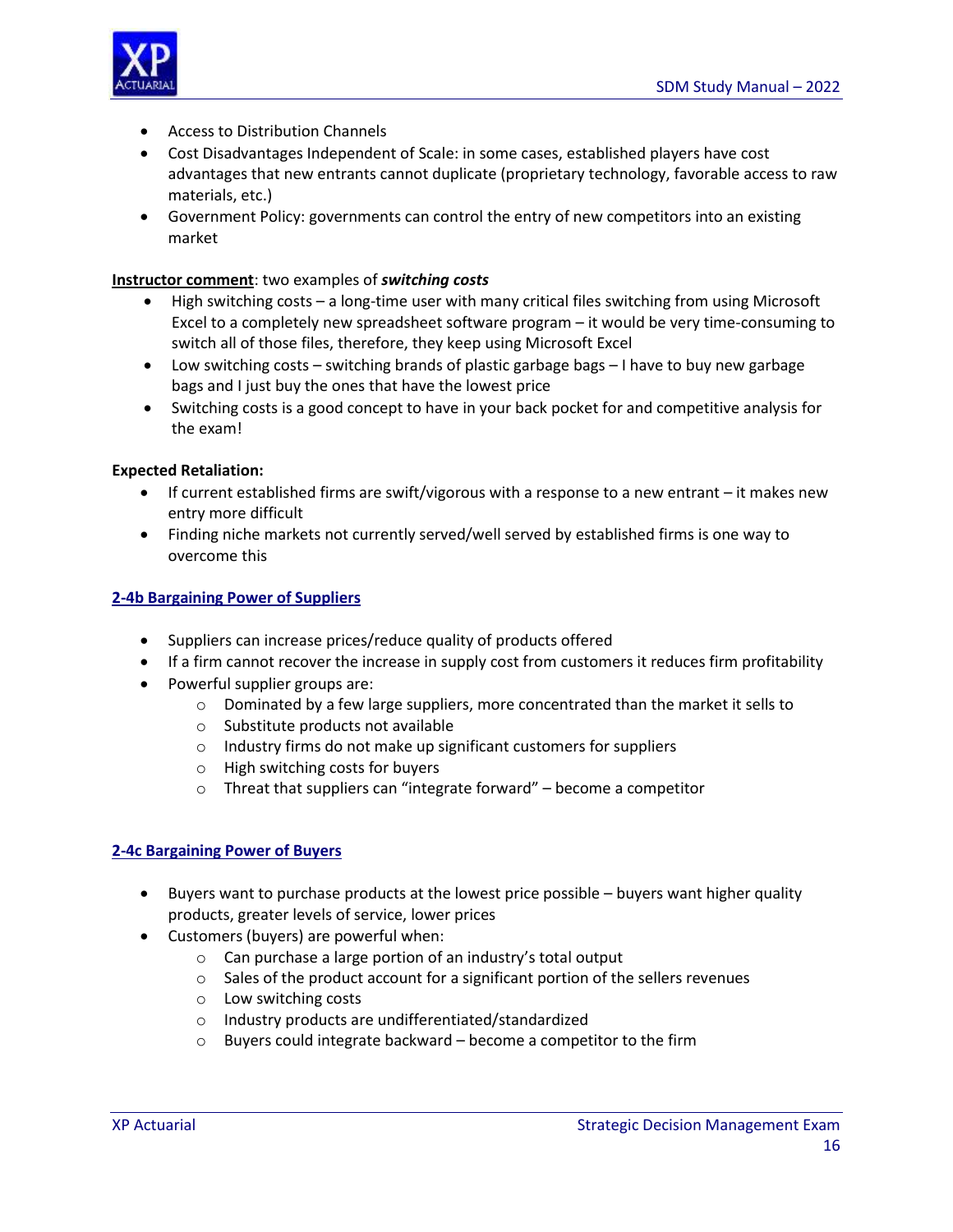

#### **2-4d Threat of Substitute Products**

- Threat of goods/services from an outside industry that perform a similar function as the product the industry produces
- Larger threat if customers have low switching costs, if the substitute product price is lower, quality is equal/greater

# **2-4e Intensity of Rivalry among Competitors**

- Numerous or equally balanced competitors
- Slow industry growth slow growth industries create more intensity among competitors
- High fixed costs or high storage costs firms with high storage costs/perishable products have more incentive to reduce price to reduce built up inventories
- Lack of differentiation or low switching costs if products are viewed as commodities, intensity of competition increases
- High strategic stakes
- High exit barriers factors that make it hard for a firm to exit an industry even if not performing well

**Instructor comment:** Importantly, note that a Five Forces analysis can be done from a company's perspective or an overall industry perspective – you need to be careful as to what the question is asking you for

### **2-5 Interpreting Industry Analyses**

- Analyzing the 5 forces allows a firm to determine if an industry is worthwhile entering
- Attractive industry has high entry barriers, low bargaining power of suppliers/buyers, few competitive threats from substitute products, and relatively moderate rivalry

### **2-6 Strategic Groups**

- **Strategic Group:** a set of firms using similar strategies
- Competition between firms that belong to a strategic group is greater than that of firms that do not belong to a strategic group
- Strategic groups are useful for analyzing an industry's competitive structure

# **2-7 Competitor Analysis**

- Focuses on each competitor that competes against the firm
- Looks to understand the competitors objectives, strategies, assumptions, capabilities
- Consists of 4 dimensions:
	- o Future Objectives
	- o Current Strategy